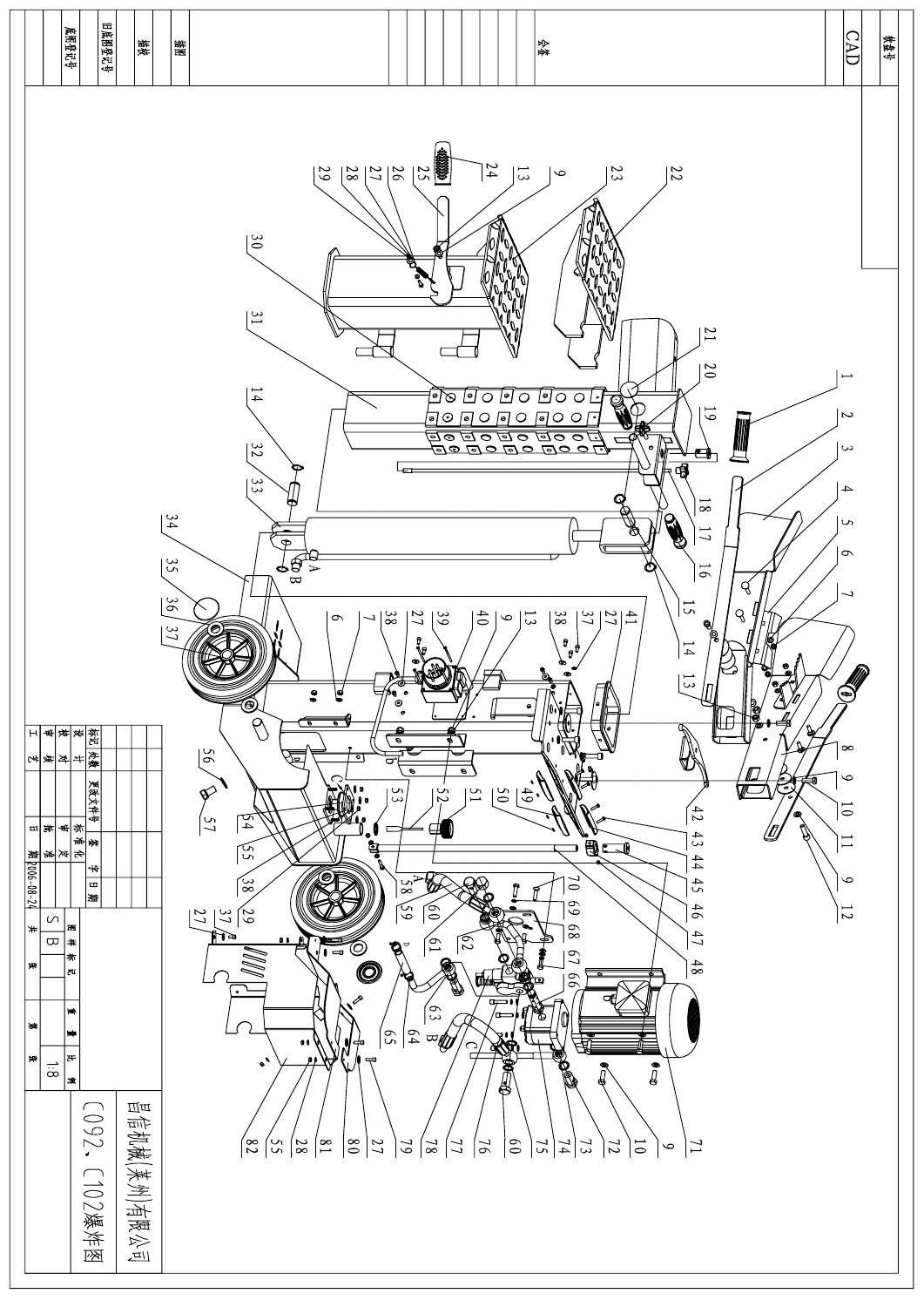| SN             | Description                   | 名称                     | 数量             |
|----------------|-------------------------------|------------------------|----------------|
| $\mathbf{1}$   | <b>Handle Cover</b>           | 手把套                    | $\overline{2}$ |
| $\overline{2}$ | Manipulative Handle           | 操纵手柄                   | $\overline{2}$ |
| 3              | Right Armguard Hold assembly  | 右护手把组合                 | $\mathbf{1}$   |
| $\overline{4}$ | Quadrate Dia Bolt M8x25       | 方径螺栓M8x25              | $\overline{4}$ |
| 5              | Clamp Timber Claw             | 夹木抓                    | $\overline{2}$ |
| 6              | Washer 8                      | 垫圈 8                   | 11             |
| $\overline{7}$ | Locnut M8                     | 防松螺母 M8                | 6              |
| 8              | Left Armguard Hold assembly   | 左护手把组合                 | $\mathbf{1}$   |
| 9              | Washer 10                     | 垫圈 10                  | 25             |
| 10             | Bolt M0x30                    | 螺栓M10x30               | 3              |
| 11             | Handle Washer                 | 垫圈                     | $\overline{6}$ |
| 12             | Inner Hexangular Screw M10x30 | 内六角螺钉 M10x30           | $\overline{2}$ |
|                | 13 Locnut M10                 | 防松螺母 M10               | $\overline{7}$ |
|                | 14 Snap Washer-Shaft 25       | 轴用挡圈<br>25             | $\,4\,$        |
| 15             | Above Axis                    | 上轴                     | $\mathbf{1}$   |
|                | 16 Handle Cover               | 手把套                    | $\overline{2}$ |
|                | 17 Tense Pole                 | 拉杆                     | $\mathbf{1}$   |
|                | 18 Four Star Nut              | 四星螺母                   | $\mathbf{1}$   |
|                | 19 Tense Pole Clamp Cover     | 拉杆夹紧套                  | $\overline{2}$ |
| 20             | Four Star Model Handle M8x35  | 四星手把 M8*35             | $\mathbf{1}$   |
| 21             | nife Rest Pipe Circinal Stem  | 刀架管圆堵                  | $\overline{2}$ |
| 22             | Log Support                   | 托木台                    | $\mathbf{1}$   |
| 23             | Revolving Log Support         | 旋转托木台                  | $\mathbf 1$    |
| 24             | Flat Handle Cover             | 扁手把套                   | $\mathbf{1}$   |
| 25             | Loc Handle                    | 锁紧手把                   | $\mathbf{1}$   |
|                | 26 Dreich Spring              | 拉簧                     | $\mathbf{1}$   |
| 27             | Big Washer 6                  | 大垫圈<br>$6\phantom{1}6$ | 22             |
| 28             | Washer 6                      | 垫圈 6                   | 19             |
|                | 29 Locnut M6                  | 防松螺母 M6                | 11             |
|                | 30 Slip Plan                  | 滑板                     | $\overline{4}$ |
|                | 31 nife Rest Pipe Assembly    | 刀架管总成                  | $\mathbf{1}$   |
|                | 32 Nether Axis                | 下轴                     | $\mathbf{1}$   |
|                | 33 Oily Vat                   | 油缸                     | 1              |
| 34             | Machine Shelf                 | 机架                     | $\mathbf{1}$   |
|                | 35 Wheel Cover                | 轮盖25                   | $\overline{2}$ |
|                | 36 Washer 24                  | 垫圈<br>- 24             | $\overline{4}$ |
| 37             | Wheel                         | 轮子                     | $\overline{2}$ |
| 38             | Inner Hexangular Screw M6x12  | 内六角螺钉 M6x12            | 11             |
| 39             | Screw M4x60                   | 螺钉 M4x60               | $\,1$          |
| 40             | Switch 0A7                    | 三相开关0A7                | $\mathbf{1}$   |
| 41             | Quadrade Slip Cover           | 方滑套                    | $\mathbf 1$    |
| 42             | Adjustive Lever               | 调节杠杆                   | $\overline{4}$ |
| 43             | Screw M5x18                   | 螺钉 M5x18               | $\overline{2}$ |

## 9吨立式劈木机零件清单表